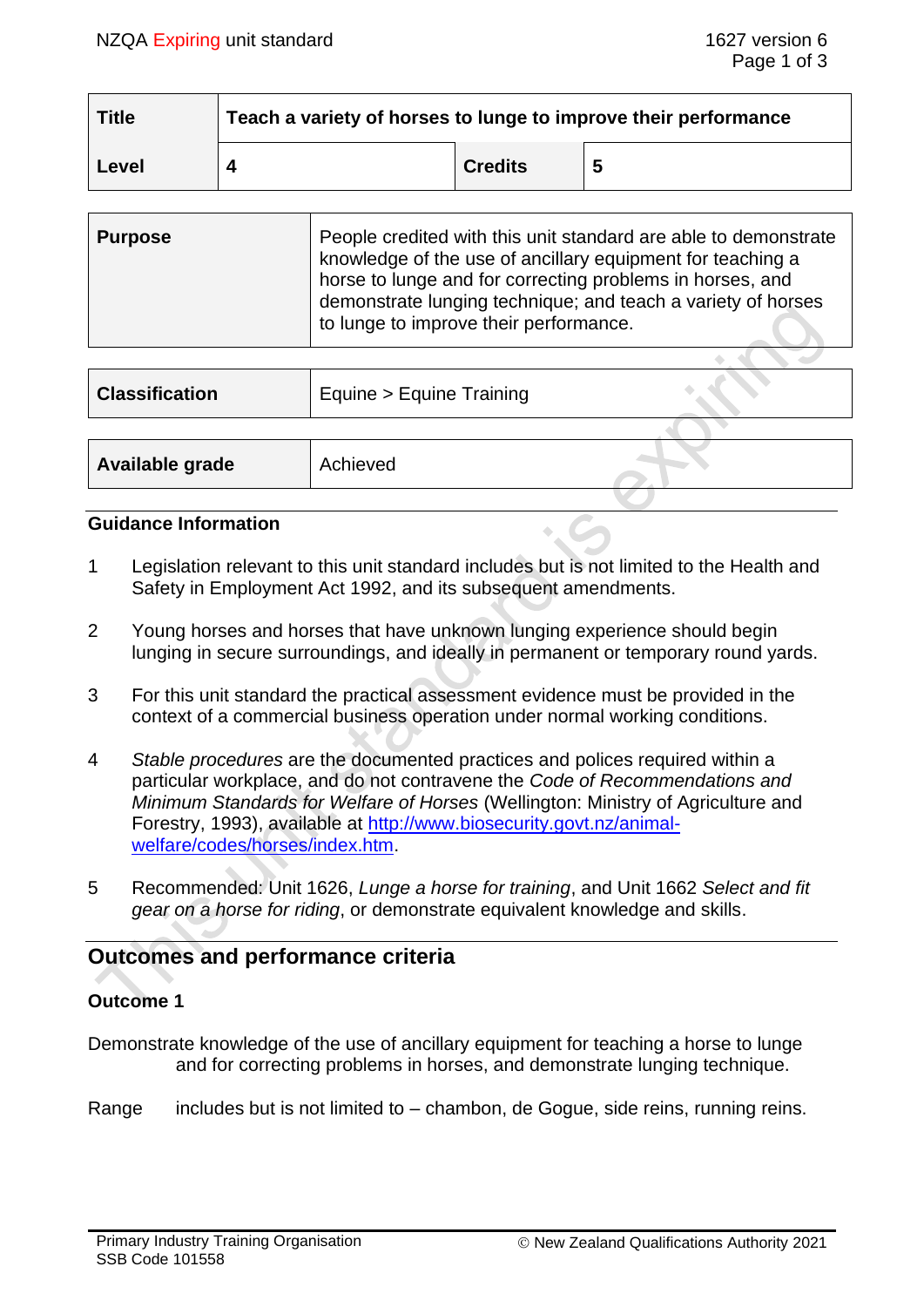#### **Performance criteria**

1.1 Situations are identified where the use of equipment in lunging would benefit the horse.

> Range includes but is not limited to  $-$  mouth, muscles, position of head, engagement of hindquarters.

1.2 Situations are identified where the use of equipment in lunging should be avoided.

> Range inexperienced horses, inexperienced operator, jumping, unschooled horses.

- 1.3 Methods of lunging from the bit are demonstrated in a manner which ensures that the horse stays calm at all times.
	- Range direct from the bit, from the middle of a strap joining the two bit rings, lunging rein over the poll from the opposite side from trainer.

#### **Outcome 2**

Teach a variety of horses to lunge to improve their performance.

Range inexperienced horse, horse with mouth problems, horse with behaviour problems, horse lacking elasticity.

#### **Performance criteria**

2.1 Horse is tacked up with lunging equipment in a manner which ensures horse stays calm at all times.

> Range includes but is not limited to – lunge roller, bridle, lunge cavesson, leg protection, lunge rein, side reins.

- 2.2 Ancillary equipment fitted according to the stage of training assists in the training of the horse.
- 2.3 Horse is taught to obey voice commands calmly, while lunging at a walk, with and without the aid of a person leading the horse, and the lunge whip.

Range halt to walk, walk to halt.

2.4 Horse is taught to lunge demonstrating a long low outline, and supple bend while maintaining horse in a cooperative manner.

Range walk, trot, canter.